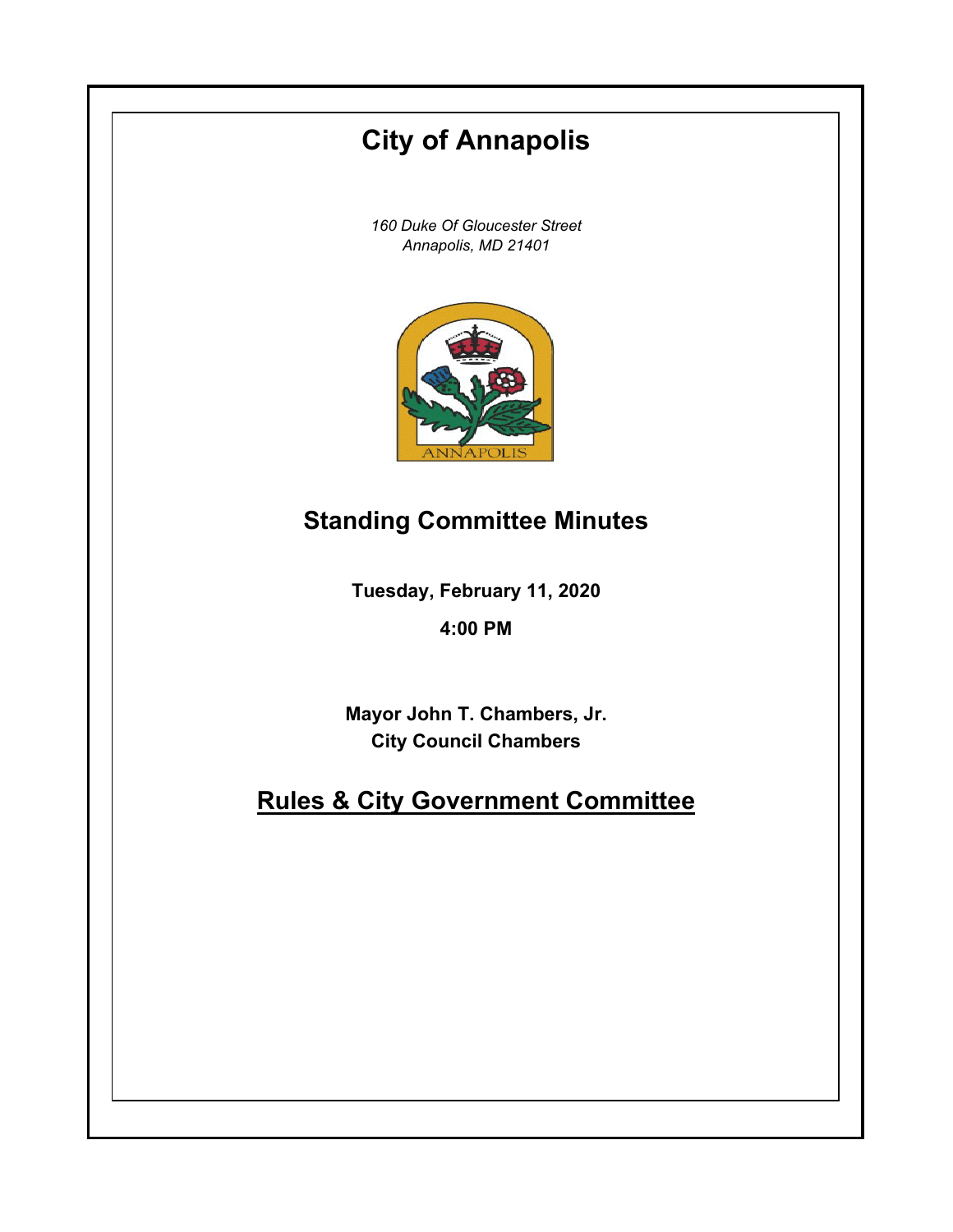## 1. Call To Order

**Chairwoman Finlayson called the meeting to order at 4:06 p.m.**

2. Roll Call

**Present:** 3 - Finlayson, Savidge and Arnett

3. Approval of Agenda (any changes to the agenda should be made here)

**Alderman Arnett moved to adopt the Regular Meeting Agenda. Seconded. A roll call vote was taken. The motion CARRIED by the following vote:**

- **Aye:** 3 Finlayson, Savidge and Arnett
- 4. Business before Committee

#### **a. Approval of Minutes**

[RCG01.14.2](http://annapolismd.legistar.com/gateway.aspx?m=l&id=/matter.aspx?key=4624) 0 Approval of Minutes for the Regular Meeting

> **Alderman Arnett moved to approve. Seconded. A roll call vote was taken. The motion CARRIED by the following vote:**

**Aye:** 3 - Finlayson, Savidge and Arnett

## **b. Appointments and reappointments to Committees**

[AP-9-20](http://annapolismd.legistar.com/gateway.aspx?m=l&id=/matter.aspx?key=4623) The Appointment of Joe Lucchesi to the Arts in Public Places Committee

Constituent Services Officer Raftovich was present in the place of Mr. Lucchesi and answered questions from the committee.

**Alderman Arnett moved to recommend favorably. Seconded. A roll call vote was taken. The motion CARRIED by the following vote:**

**Aye:** 3 - Finlayson, Savidge and Arnett

## 5. Legislation before Committee

[O-34-19](http://annapolismd.legistar.com/gateway.aspx?m=l&id=/matter.aspx?key=4449) **Planning and Zoning - Appeal Procedures -** For the purpose of clarifying the procedures governing an appeal of a decision of the Planning and Zoning Director; making stylistic changes; and generally related to appeal procedures.

> Planning and Zoning Acting Director Nash was present and answered questions from the committee. Alderman Savidge would like for a representative from the Law office to appear before committee to hear their opinion. Alderman Arnett would like to postpone until after the March meeting of the Rules Committee.

#### **Alderman Arnett moved to Continue. Seconded. A roll call vote was taken. The**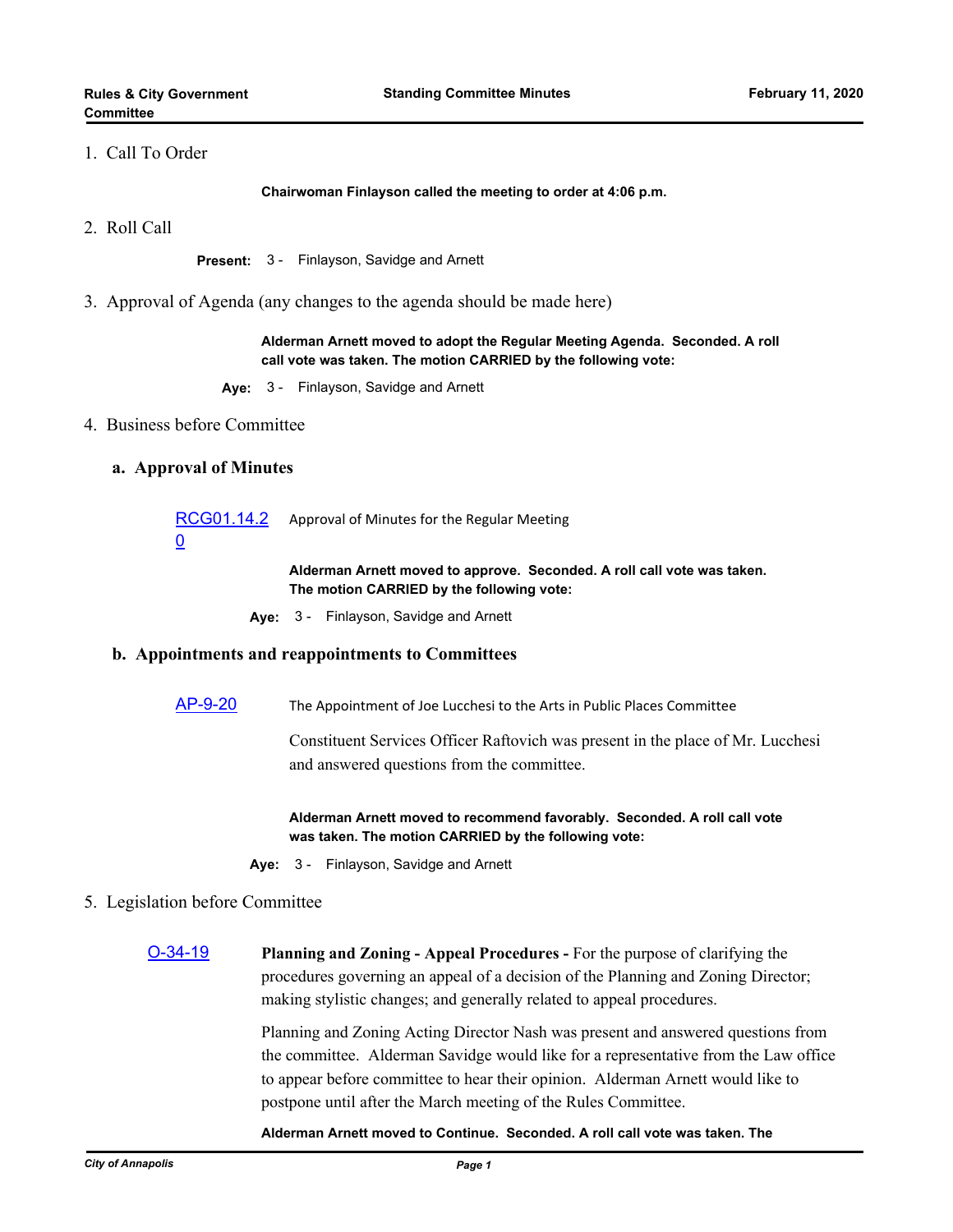#### **motion CARRIED by the following vote:**

**Aye:** 3 - Finlayson, Savidge and Arnett

[O-38-19](http://annapolismd.legistar.com/gateway.aspx?m=l&id=/matter.aspx?key=4558) **Housing and Community Development Committee -** For the purpose of renaming the Housing and Community Development Committee; clarifying certain powers and functions; and making stylistic changes.

> **Alderman Arnett moved to Recommend Favorably the Savidge Amendments. Seconded. A roll call vote was taken. The motion CARRIED by the following vote:**

**Aye:** 3 - Finlayson, Savidge and Arnett

Planning and Zoning Acting Director Nash, and City Attorney Lyles were present and answered questions from the committee. Alderman Arnett would like to postpone until the next Rules Committee meeting.

### **Alderman Arnett moved to Continue. Seconded. A roll call vote was taken. The motion CARRIED by the following vote:**

- **Aye:** 3 Finlayson, Savidge and Arnett
- [O-1-20](http://annapolismd.legistar.com/gateway.aspx?m=l&id=/matter.aspx?key=4575) **Exempt Service** For the purpose of correcting certain exempt service position titles.

City Attorney Lyles was present and answered questions from the committee.

### **Alderman Arnett moved to recommend favorably. Seconded. A roll call vote was taken. The motion CARRIED by the following vote:**

- **Aye:** 3 Finlayson, Savidge and Arnett
- [O-2-20](http://annapolismd.legistar.com/gateway.aspx?m=l&id=/matter.aspx?key=4585) **Youth Development Commission** For the purpose of establishing a Youth Development Commission; creating certain definitions; identifying the responsibilities and composition of the Commission; and generally relating to the Youth Development Commission.

City Attorney Lyles was present and answered questions from the committee. Alderman Arnett would like to postpone to have the sponsors present and would also like to to send the legislation to the appropriate boards and commissions.

**Alderman Arnett moved to Continue. Seconded. A roll call vote was taken. The motion CARRIED by the following vote:**

**Aye:** 3 - Finlayson, Savidge and Arnett

## 6. Adjournment

#### **Upon motion duly made, seconded and adopted, the meeting was adjourned at**